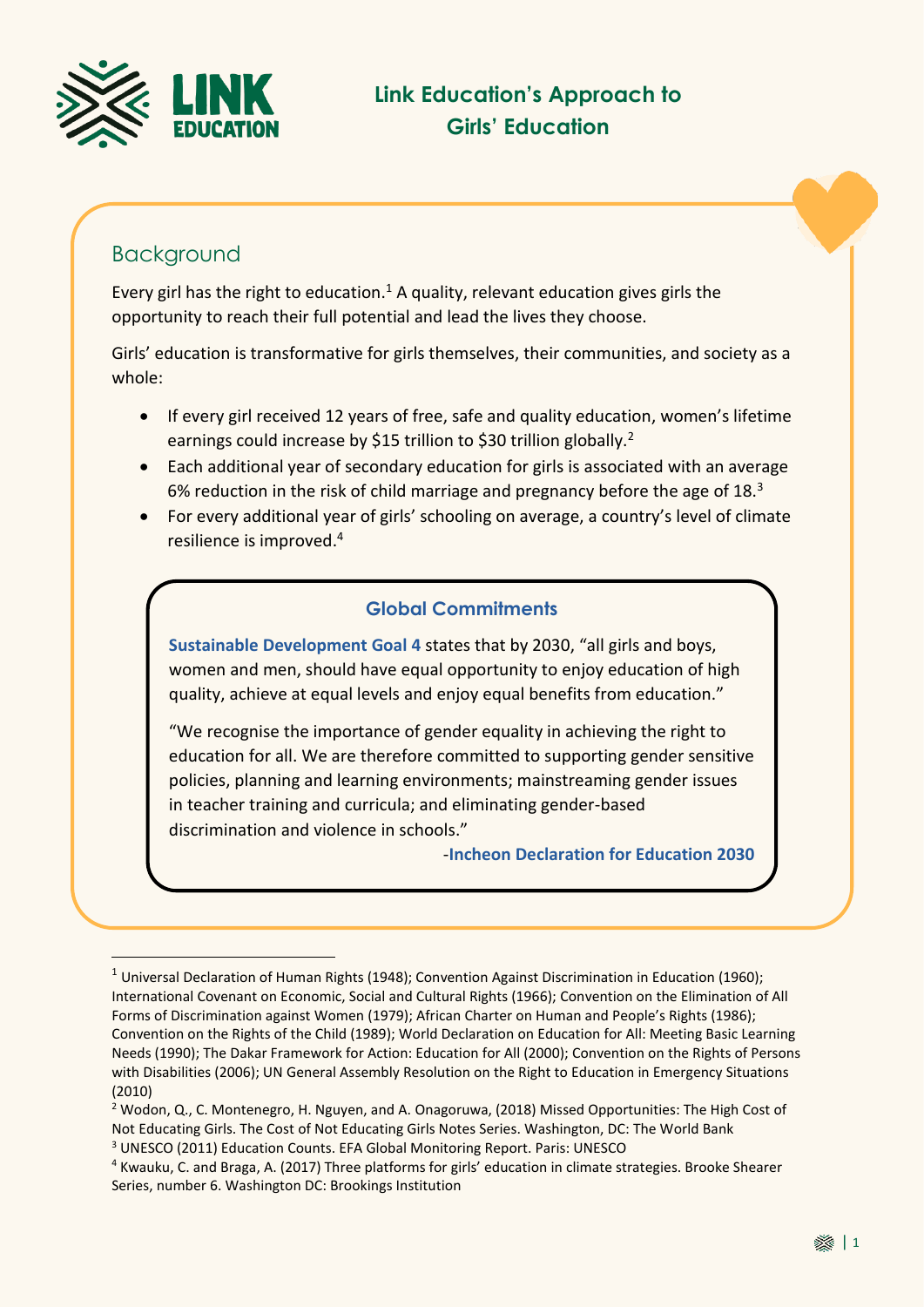While such commitments are strong and despite steps having been taken **globally** to achieve these commitments, 129 million girls around the world are still out of school. <sup>5</sup> The barriers they face include social norms and expectations around early marriage, pregnancy, and domestic roles; lack of sanitation facilities and unsafe environments at school and on the journey to school; the pressures of family poverty which mean girls are often involved in child labour or domestic chores and childcare, while boys' education takes priority; and low academic expectations. Girls are also more adversely affected by education disruption during emergencies, with lasting consequences.

Once girls are in school, they face further challenges. Girls are more likely to drop out early, have poor attendance, have low self-esteem, and have lower learning outcomes than boys. Girls are also at risk of gender-based violence and discrimination in their communities and at school, which further undermines their learning.

The barriers to attendance, participation, and learning are compounded for girls with disabilities and those from minority ethnic and language backgrounds. As a result of these challenges, only 2% of marginalised girls complete upper secondary school. 6

A survey [carried](https://echidnagiving.us14.list-manage.com/track/click?u=c3f34333398101039a0937d64&id=5551f28ff4&e=3fe768e7d1) out by Save the [Children](https://echidnagiving.us14.list-manage.com/track/click?u=c3f34333398101039a0937d64&id=5551f28ff4&e=3fe768e7d1) in Afghanistan, Ethiopia, Malawi, Nigeria, Somalia, and Uganda, shows that, "18 months into the COVID-19 pandemic, up to 1 in 5 of the most vulnerable children have not returned. This is not typically because of fear of the virus itself, but a direct result of child labour, child marriage, financial hardship, relocation and other consequences of the pandemic – and girls are particularly at risk."

### About Link

<u>.</u>

Link Education is Scotland's leading international education charity, working to improve education for children and communities in some of the poorest rural areas of Ethiopia, Malawi and Uganda, and helping thousands of people escape the cycle of poverty. We focus on enhancing teaching and learning in schools, as well as building life-skills and promoting inclusion for the most marginalised. Our vision is one where all children have access to good quality education, giving them hope and a strong foundation for a brighter future. We take both a top-down and bottom-up approach to transform education, supporting broad system and school-wide improvements while recognising the need for more tailored, localised support to overcome specific challenges.

<sup>6</sup> UNESCO Institute for Statistics (2019) Meeting Commitments: Are countries on track to achieve SDG 4? Montreal: UIS

<sup>5</sup> [UIS Fact Sheet 56, p.2, September 2019](http://uis.unesco.org/sites/default/files/documents/new-methodology-shows-258-million-children-adolescents-and-youth-are-out-school.pdf)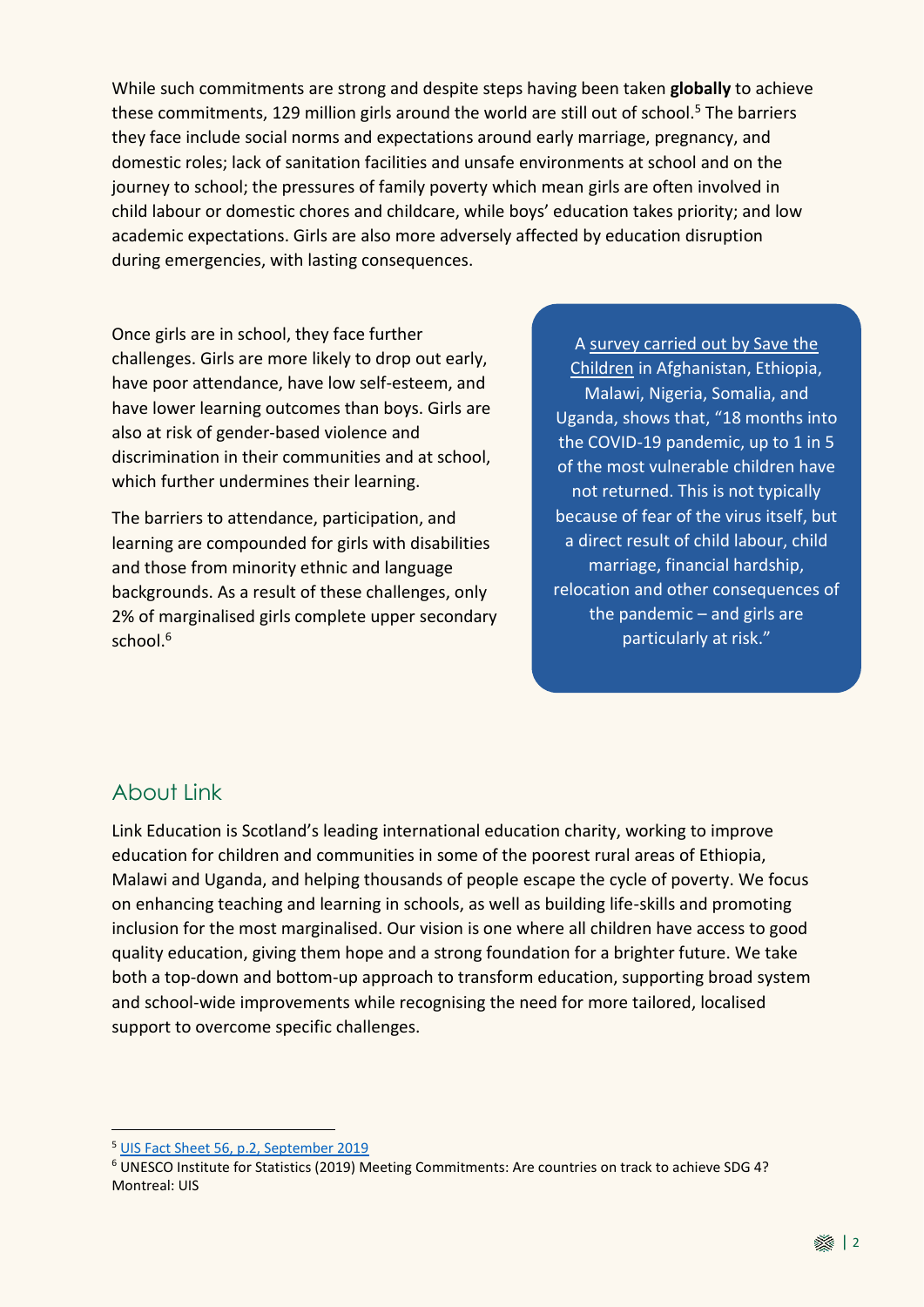# Our Approach

Link takes a holistic approach to girls' education. We recognise that gender intersects with other factors such as poverty and disability in a way that often means girls are especially marginalised. The barriers girls face change throughout their lives, often becoming most acute during adolescence and at key points such as transition to secondary school. Using a gender lens, Link works with partners from governments and communities, as well as the girls themselves, to analyse these complex interactions and design programmes that address the barriers to girls' learning at community, school and systems levels.

We work with communities to challenge social norms and expectations which disadvantage girls, such as early marriage and domestic roles, and to strengthen support for girls' education and safety.

We collaborate with school leaders and school governing bodies to improve sanitation facilities so girls can continue attending school when they get their period; safeguard girls in school and on the way to school; and develop strategies to raise girls' attainment.

We train teachers and leaders on gender-responsive and inclusive pedagogy, giving them the skills to ensure girls are learning. We support the teaching of social and emotional skills alongside the more traditional aspects of education to empower all children – and girls in particular – to complete school and move forward to further education or sustainable livelihoods.



With government partners we promote curriculum content which is relevant to girls' lives and contains positive role models for girls, especially in STEM subjects. We support national girls' education strategies, and work with government staff in the middle tier to include girls' education and consider equity in school improvement plans.

Girls' rights to education are woven throughout Link's work. Our approach papers on Climate Resilience and Social & Emotional Learning highlight some of the ways we work thematically on girls' education.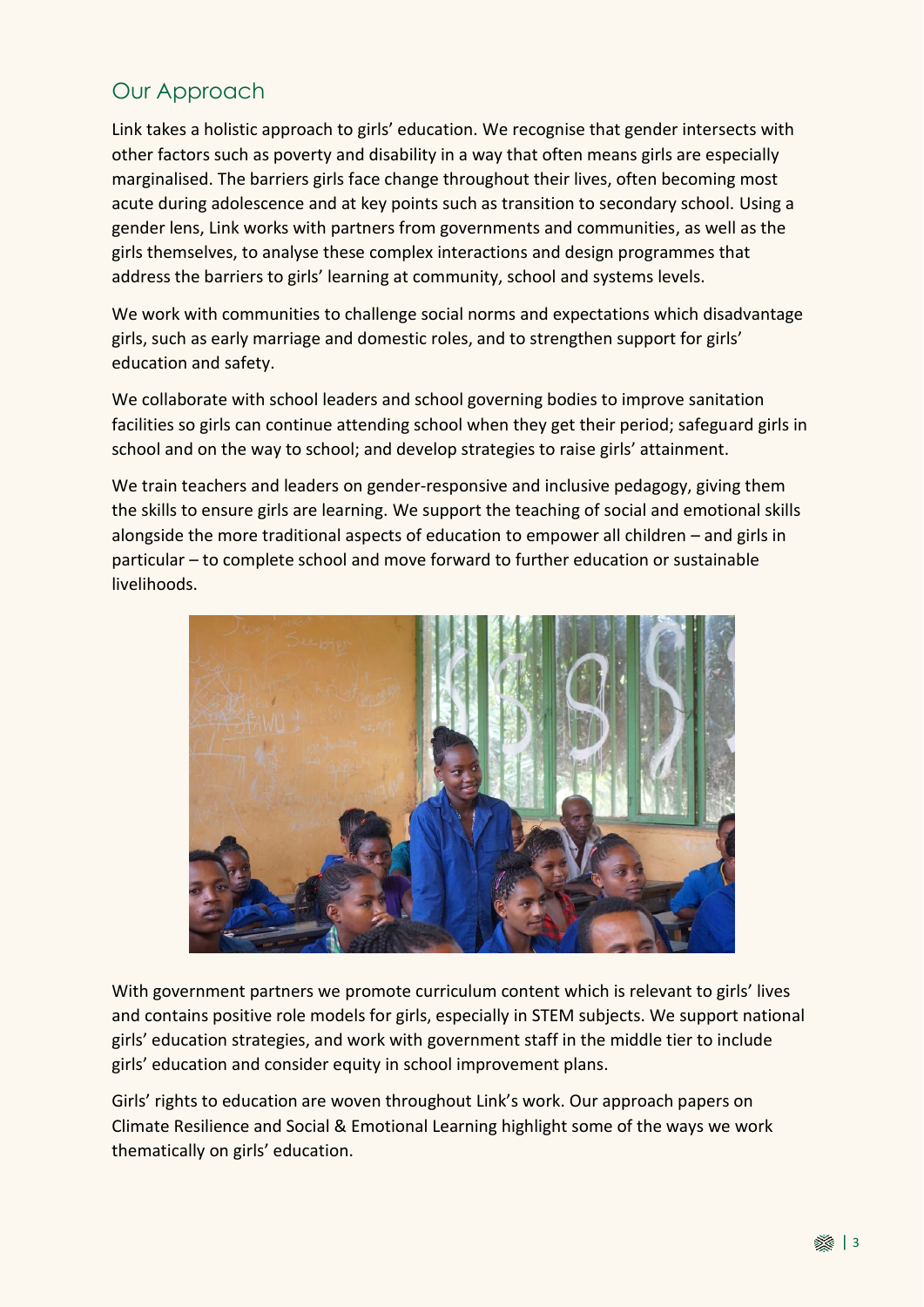# Our Experience

Link has had an explicit focus on girls' education for over 20 years. As we work to improve access to quality education for all children, we recognise the specific barriers that girls face and tailor our programmes to address these challenges. We are proud to have received funding from **UK Aid's Girls' Education Challenge** since 2013, where our work has contributed to international understanding of best practice in girls' education. 7

#### **GIRLS' EDUCATION CHALLENGE – ETHIOPIA**

Link's first Girls' Education Challenge project reached 62,700 girls in 123 Ethiopian schools to improve their learning, attendance and retention. Final results<sup>8</sup> showed a 197% improvement in reading fluency assessment scores and a 301% improvement in numeracy assessment scores among participants against project targets. Phase two of this project, STAGES, builds on this success and focuses on strengthening the education system to support transition from one level of education to the next. The project seeks to highlight and help address the specific barriers that girls face in enrolling and remaining in school, and learning whilst there. As well as focusing on school leadership and teaching quality for girls' education, STAGES provides some direct support to particularly marginalised girls, and works closely with community-school structures including parentteacher associations, school improvement committees, and village education and training boards. Embarking on the establishment of and support to Mother and Father Groups has been another means of strengthening parental and community support for girls, and proved to be particularly impactful during school closures as a result of COVID-19.

Direct support to girls includes working with the government's tutorial system to provide additional learning opportunities to girls identified to be struggling with their lessons, and also considers social and emotional factors which can impact on girls' confidence and selfesteem for learning. The STAGES social and emotional learning (SEL) approach is mainstreamed throughout trainings for teachers and school leaders, and also directly supports girls via tailored confidence-building and counselling sessions. These trainings are delivered by government education staff who have been trained by Link, ensuring learning and understanding is embedded at every level.

#### **"There is a change in community attitudes. People start to believe. Girls' education becomes society's education. Education is the only way to overcome poverty." -Zone Education Manager, Ethiopia.**

**"… the project changed our lives forever. It brings change for a lifetime. They have given what cannot be lost, no one can take it away from us." -Female teacher, Ethiopia**

<u>.</u>

<sup>&</sup>lt;sup>7</sup> For example, [https://girlseducationchallenge.org/media/xuacqlo3/gec\\_s2s\\_report\\_final.pdf;](https://girlseducationchallenge.org/media/xuacqlo3/gec_s2s_report_final.pdf) [https://girlseducationchallenge.org/media/ruznhuh0/thematic\\_review\\_q2\\_v10.pdf](https://girlseducationchallenge.org/media/ruznhuh0/thematic_review_q2_v10.pdf)

<sup>&</sup>lt;sup>8</sup> See our GEC 1 external evaluation repor[t here](https://linkeducation.org.uk/wp-content/uploads/2020/08/gec_endline_summary_brochure.pdf)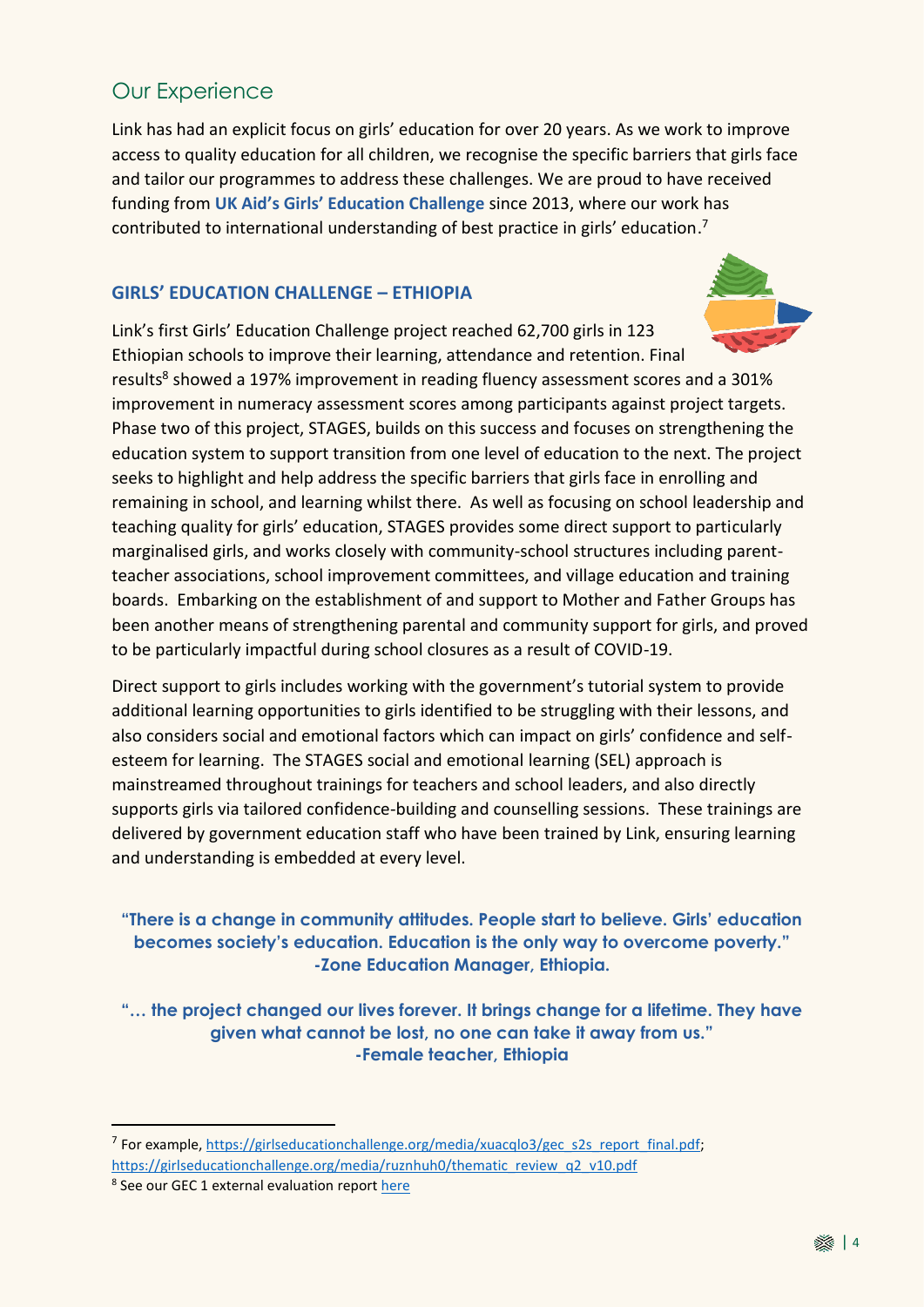At the STAGES midline-1 evaluation (2021),<sup>9</sup> findings show how social and emotional wellbeing can interact with other barriers that girls face to lead to thoughts of drop-out from school. It highlights a statistically significant increase in girls' self-esteem compared to project baseline (average score from 43.7% to 67.1% for grade 9 girls), with girls highlighting that the SEL support has increased their resilience to the learning challenges they face, and built their courage to stay in school despite societal pressure to marry or find work. One student stated that the advice and counselling received from teachers and school leaders "considerably strengthened me to keep moving forward". A girl already married with children and still in school, persisted with her education despite pressure to drop out stating that "the counselling sessions have helped me to continue my education". The project will continue to build on these achievements.

### **TEAM GIRL MALAWI (TRANSFORMATIONAL EMPOWERMENT FOR ADOLESCENT MARGINALISED GIRLS IN MALAWI)**

TEAM Girl Malawi focuses on the most marginalised girls and the unique support they need. Girls enrolled in the project face complex barriers to education, including extreme poverty, early marriage and motherhood, household responsibilities, child labour, and disability.

In community-based classes these out-of-school girls learn basic literacy, numeracy and life skills, while Girls' Clubs impart sexual and reproductive health knowledge, and develop resilience and self-esteem.

We are working with school leaders and government staff to make schools safer, more inclusive spaces. Community engagement is raising aspirations for marginalised girls while protecting them from abuse and child marriage.



<sup>&</sup>lt;sup>9</sup> See the external evaluation midline report [here](https://linkeducation.org.uk/wp-content/uploads/2022/03/Girls-Education-Results-in-Ethiopia-2022.pdf)

<u>.</u>